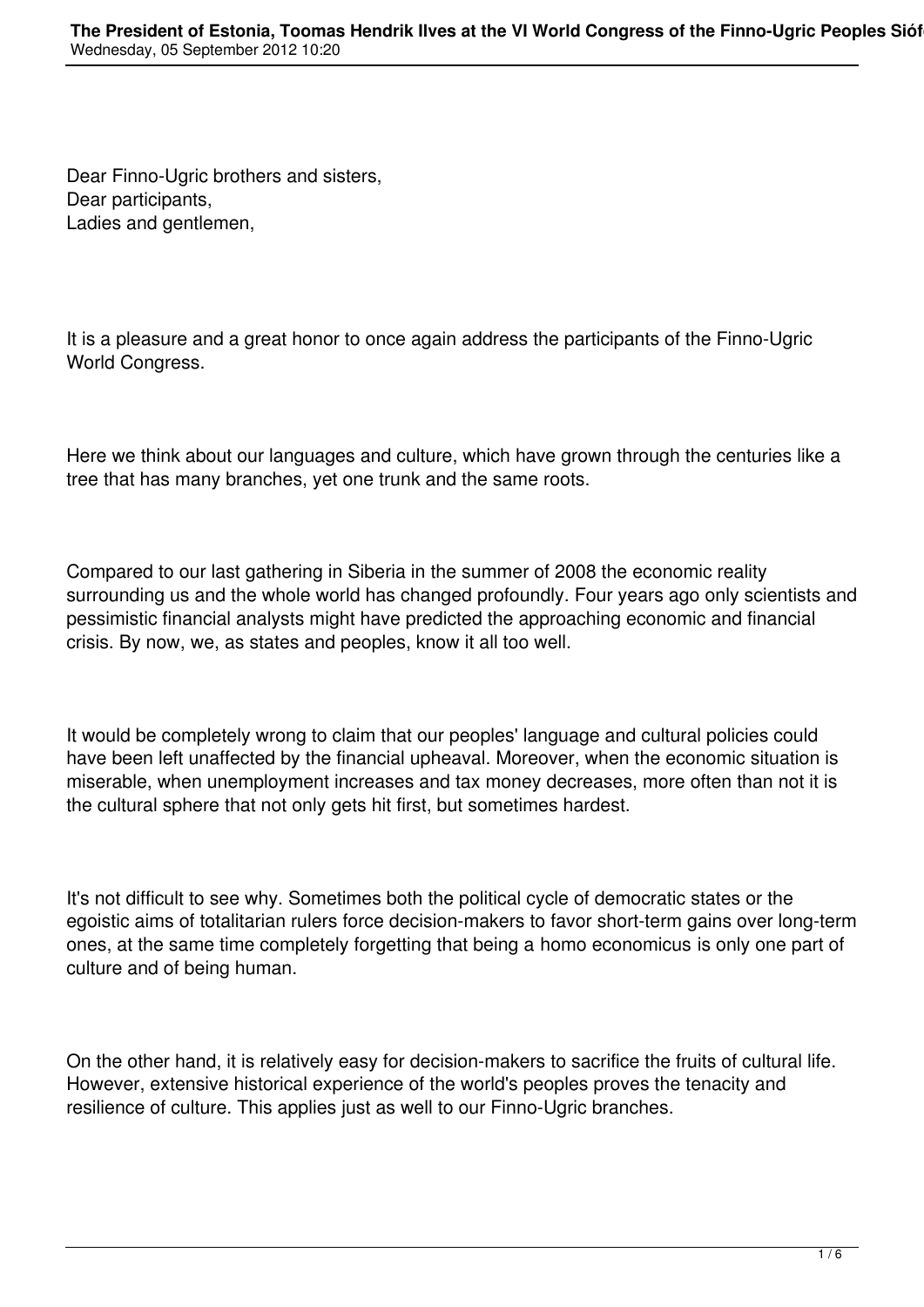Each one of us can probably think of a significant example of how a dream we had four years ago has not materialized due to the difficult times we're currently experiencing.

Today, the home of our Estonian culture, the Estonian National Museum, is more than a hundred years old. For various reasons, mostly political, but also economic, the museum has never had a real home. I mean one built to be a museum, for the collection, study, preservation and displaying of our priceless cultural heritage.

The Estonian people wanted to build it. Only five years ago all seemed to be settled. The decision had been made. One of the projects had won the architectural competition. Even money no longer appeared to be a question.

But then along came the crisis. The decision, determination and project were no longer enough. Budget resources were channeled to solve the day's urgent problems, which from a short-term perspective always appear much more important than the intellectual culture and artifacts our ancestors had created.

While arguing over the money applied for from the EU, and when making the final decision, it was primarily the economic arguments that prevailed. Questions were asked, but because the answers were apparently not good enough doubts remained whether it would be worth it and whether there would be enough visitors.

The Estonian people have not given up hope that in the end we will build this museum, a vital organ and institution of our culture. We know that in the long term it is precisely these kinds of buildings that lay the foundation for the preservation and development of our culture and language, a foundation that we can stand on today and tomorrow.

I will not deny that with each building there must be calculations and a plan for how to maintain it in the future. But I believe that if we do not build this museum we will suffer much greater loss in the decades to come.

Ladies and gentlemen,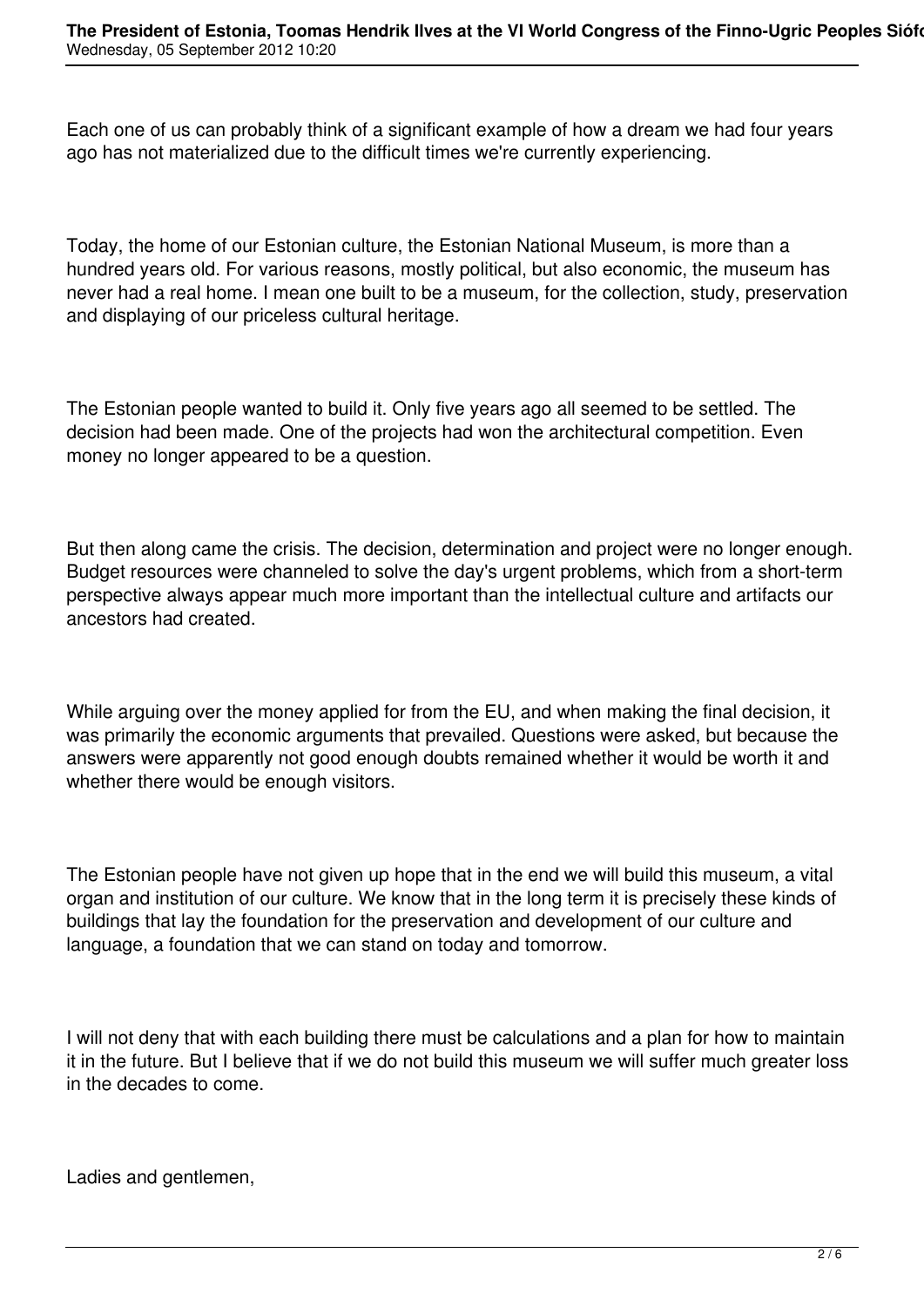With this introduction I would, among other things, like to say that in economically difficult times, not to mention an increasingly globalized world, it is very easy to categorize things as important and less important, large and small. Easy to pass judgment on something that has a meaning in the distant future. Especially an economic meaning.

Dear friends, on a global scale it is not meant for Finno-Ugric peoples, languages or cultures to become quantifiably large. In a narrowly financial sense it is not worth preserving and developing them. It would make economic sense to adopt English, Chinese, Spanish or even Russian.

The Estonian people have been faced with this many times. We know what it means and what it costs. This path does not suit us, nor does it suit any other small nation, culture or state. It's a road to perdition, a way that leads to the end of a people, state and culture.

According to free market principles Hungarians and Finns are just as useless as Estonians and Khanty-Mansis. We are too small and our markets too distant from global financial centers.

Thankfully, the democratic part of the world understood a long time ago that money is not the only measure of wealth. The principle of national self-determination, approved by the international community, has secured the independence of many small nations, among them Hungary, Finland and Estonia. In the same way it is accepted that different languages, religions, cultures and habits are a source of peace and wellbeing, not hindrances to development.

Their preservation and development is dealt with in the framework of language, cultural and various minority policies both at the national and international level.

It is in our interests, as with all Finno-Ugric peoples, that such an attitude continues and intensifies. In order that our distinctiveness and uniqueness may not fall into the clutches of markets solely in search of economic arguments.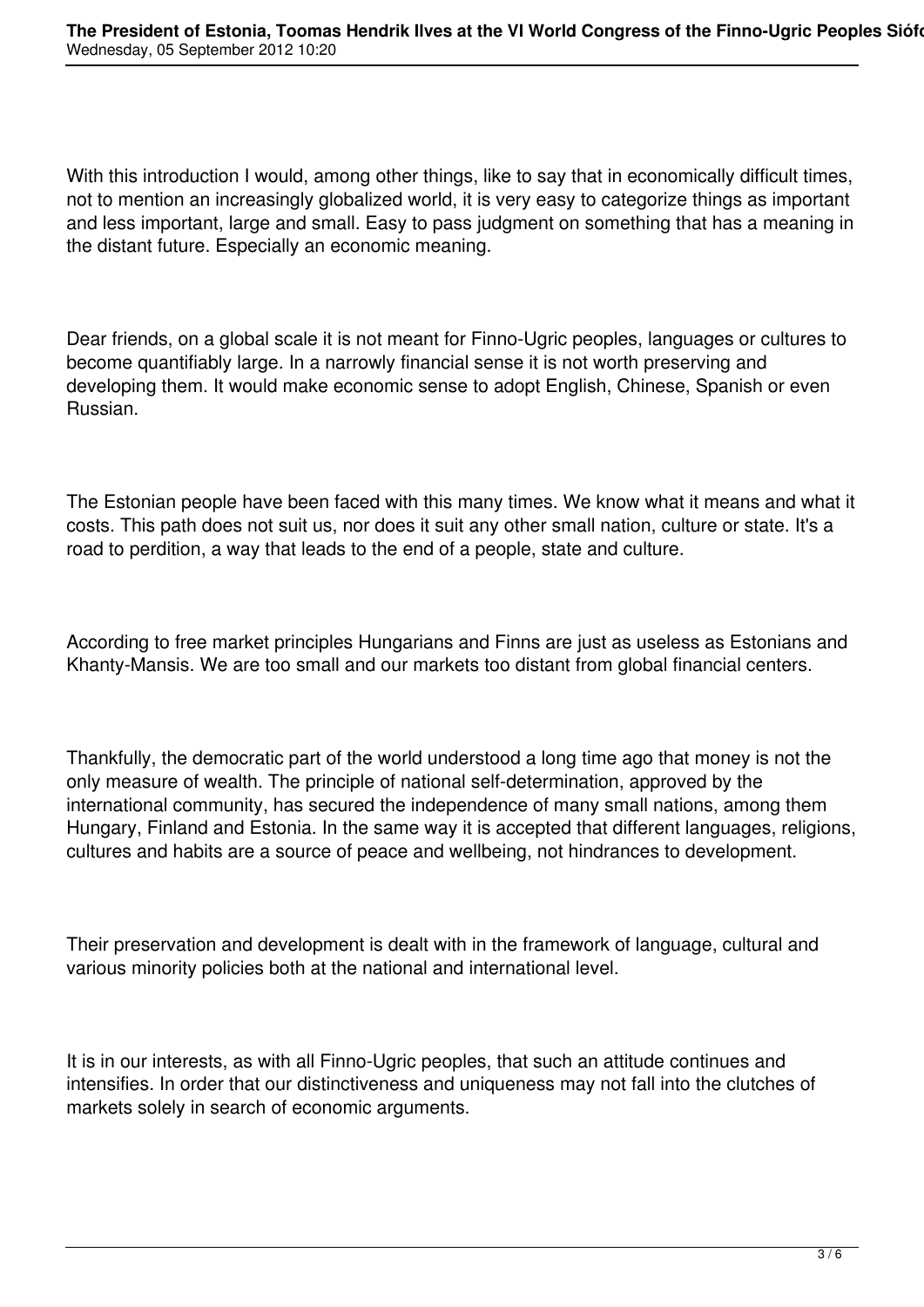Money, an enterprising spirit, and productive work will not go anywhere. Yet in difficult times, hurried and farfetched decisions resulting in reduced contributions to the linguistic and cultural domains can have destructive consequences for our peoples' future.

In difficult times – and let it be said that this is not a time of spiritual or material collapse, but rather one of fixing our own mistakes – we often speak about scarce resources and that something or someone should be sacrificed.

Of course, as a species, humankind is not almighty, but if we at all talk about giving something up it should have a strong, theoretical and scientific basis.

Peoples and cultures can look to natural sciences for examples. It has always been less dangerous to consider the relations between species than those between nations. Today's natural and environmental protection is capable of rationally admitting that it is beyond our means to preserve all species in perfect health and in precisely the same conditions and environments as before.

Accordingly, difficult and unpleasant decisions are often required to protect and assist different species. In the conservation of nature there are a number of approaches that compete with and complete each other. They help ensure the best use of resources.

These principles also help us speak about ourselves, our cultures. It means setting what it means to be Finno-Ugric within a broader, global perspective or ecosystem, and not remaining only among our own kind.

Firstly, there's function-based protection. This means that the first priority is to protect species that have a crucial role to play in the existence of others, for example as part of the food chain. This, for instance, goes for the whitebark pine, the pinecones of which form a strategic part of the grizzly bears' food chain.

Secondly, there's evolution-based protection according to which protection is prioritized based on how much added value a species provides genetically. The rarer and the more obscure the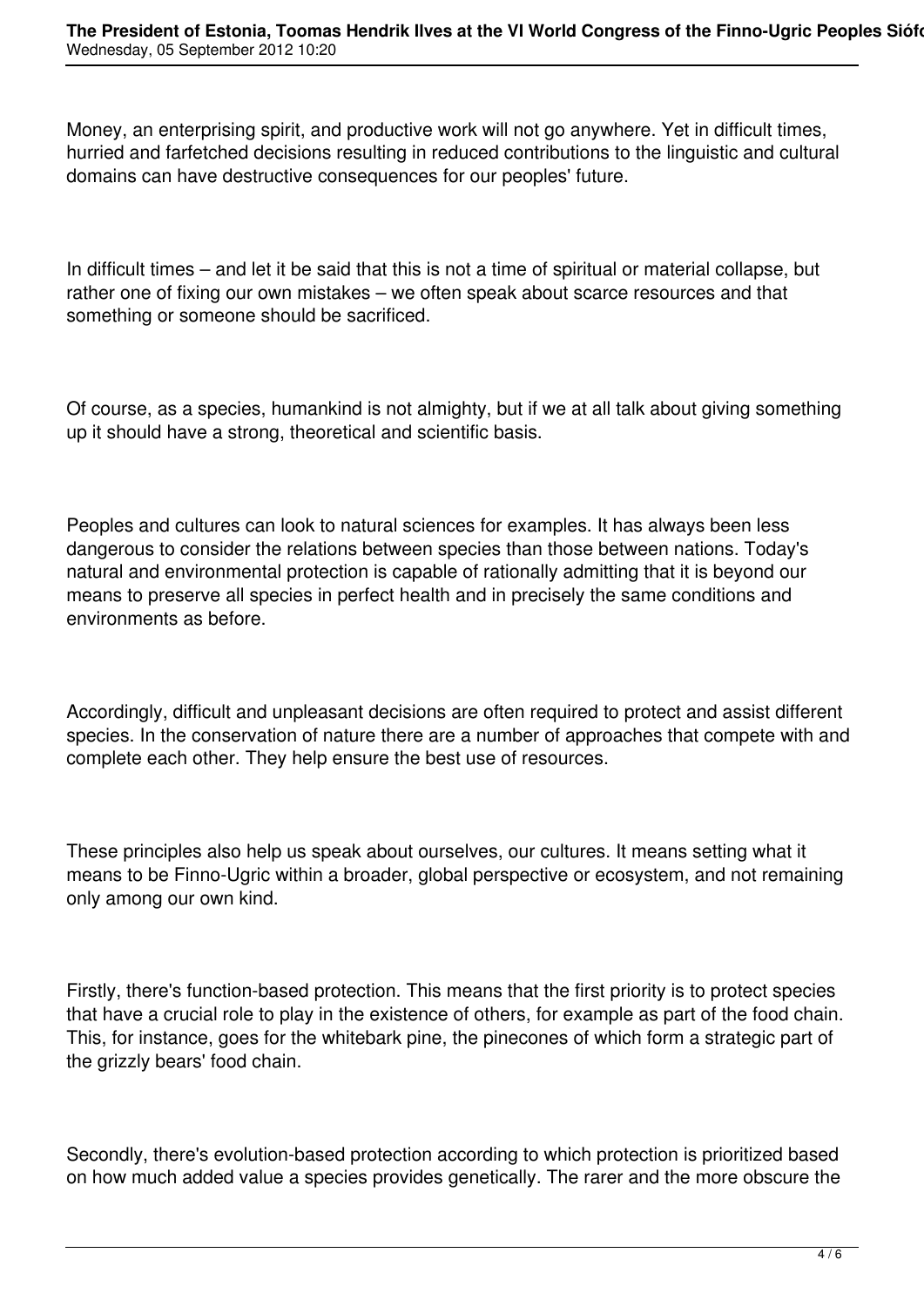species is, for instance the Chinese giant salamander, the more important its genome. Translated into the language of culture, it would mean protecting and assisting those most alien to the mainstream, those who survive with ease. This would mean protecting those most like us.

The third and equally efficient means of protection looks at the ecosystem. The likelihood of a species' survival grows significantly when its surrounding environment is kept stable, even by force. This gives it the possibility to adapt to changes more peacefully.

For cultures, this means that mere cultural autonomy may not be enough. The legal right to practice one's culture is not enough if the surrounding environment, from which the culture has received its strength and in which it has its roots, is quickly or unrecognizably changed. This tragic picture is a familiar one, from the world's oil and gas fields to illegal logging sites in forests.

Ladies and gentlemen,

As we can see, it is quite simple to import the principles suitable for the protection of nature and all kinds of species to the cultural sphere. Without wanting to repeat simple truths about how diversity is enriching, I would like to look briefly at Estonia's neighboring culture, or neighboring branch, the Livs.

Around a thousand kilometers from here, in Mazirbe where the sandy beaches of Latvia pour into the Gulf of Riga, is the Livs' national house, finished in 1939 in co-operation between Finland, Hungary, Estonia and Latvia. This white house is still a cultural hearth for the Livs who, according to popular opinion, have already become extinct. It symbolizes, on the one hand, that larger neighbors do recognize the needs of smaller cultures and languages, and, on the other hand, it also proves the vitality of small peoples.

Here, I can mention a significant example that quite literally occurred yesterday when I received the new Livonian-Estonian-Latvian dictionary fresh off the printing press. This was made possible by co-operation between, and co-financing from, two countries – Estonia and Latvia –, but naturally under the supervision of the Livs themselves.